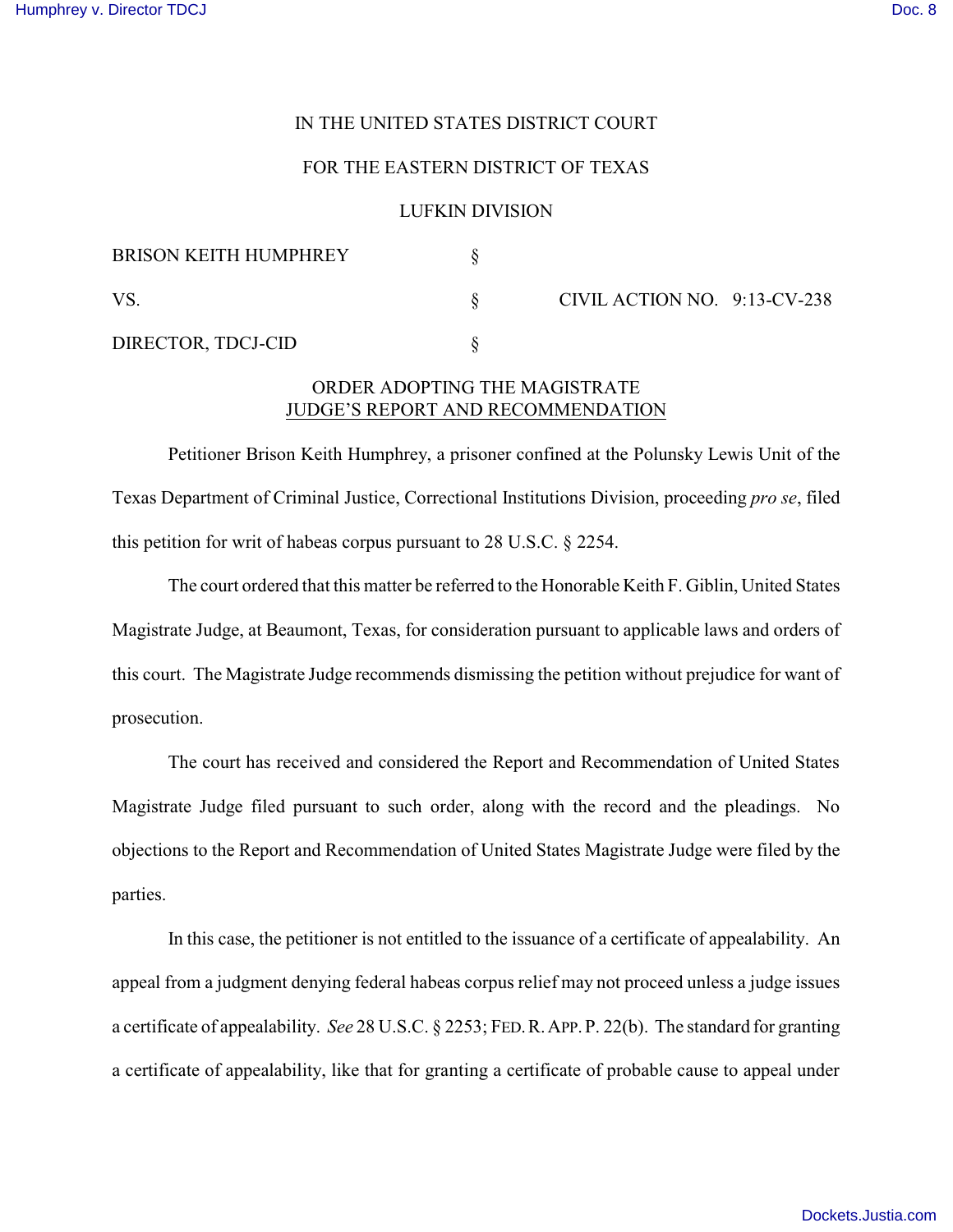prior law, requires the petitioner to make a substantial showing of the denial of a federal constitutional right. *See Slack v. McDaniel*, 529 U.S. 473, 483-84 (2000); *Elizalde v. Dretke*, 362 F.3d 323, 328 (5th Cir. 2004); *see also Barefoot v. Estelle*, 463 U.S. 880, 893 (1982). In making that substantial showing, the petitioner need not establish that he should prevail on the merits. Rather, he must demonstrate that the issues are subject to debate among jurists of reason, that a court could resolve the issues in a different manner, or that the questions presented are worthy of encouragement to proceed further. *See Slack*, 529 U.S. at 483-84; *Avila v. Quarterman*, 560 F.3d 299, 304 (5th Cir. 2009). If the petition was denied on procedural grounds, the petitioner must show that jurists of reason would find it debatable: (1) whether the petition raises a valid claim of the denial of a constitutional right, and (2) whether the district court was correct in its procedural ruling. *Slack*, 529 U.S. at 484; *Elizalde*, 362 F.3d at 328. Any doubt regarding whether to grant a certificate of appealability is resolved in favor of the petitioner, and the severity of the penalty may be considered in making this determination. *See Miller v. Johnson*, 200 F.3d 274, 280-81 (5th Cir. 2000).

Here, the petitioner has not shown that any of the issues raised by his claims are subject to debate among jurists of reason, or that a procedural ruling was incorrect. In addition, the questions presented are not worthy of encouragement to proceed further. Petitioner has failed to make a sufficient showing to merit the issuance of a certificate of appealability.

# O R D E R

Accordingly, the findings of fact and conclusions of law of the Magistrate Judge are correct, and the report of the Magistrate Judge is **ADOPTED**. A final judgment will be entered in this case